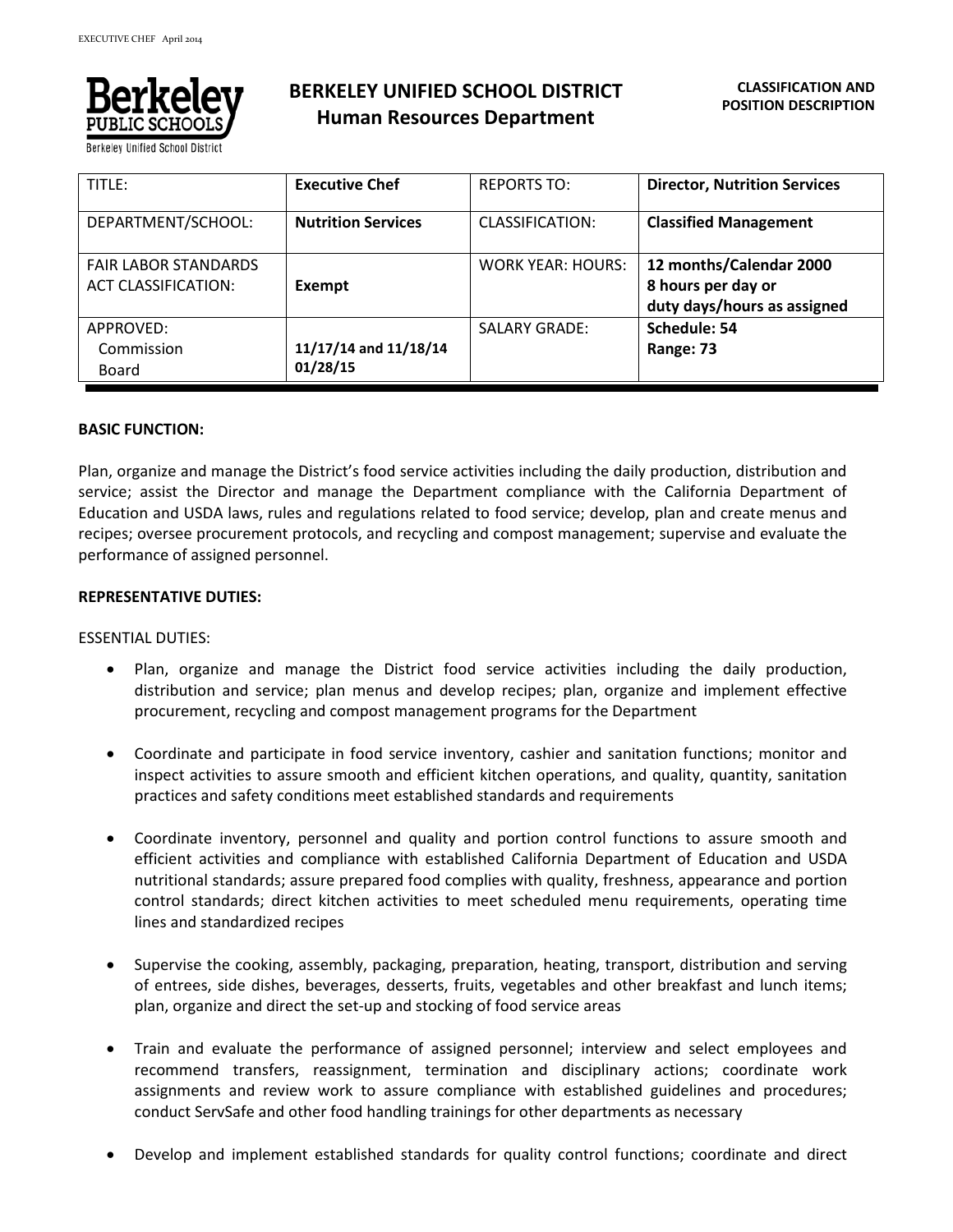personnel, resources, and information to assure smooth and efficient food service activities and compliance with established California Department of Education and USDA laws, rules and regulations related to food service and culinary standards; oversee the development and implementation of food service goals, objectives, standards, menu specifications, policies and procedures

- Provide technical training and assistance to personnel concerning food service operations, activities and related functions; develop training programs and curriculum for training sessions and subjects; respond to inquiries and provide detailed and technical information concerning related menus, laws, standards, requirements, practices, rules, regulations, policies and procedures
- Coordinate and direct quality and portion control programs and kitchen and food service activities of school sites and central kitchen operations; develop and maintain of procedural manuals, recipes and other materials
- Assure adequate food supplies to meet student nutrition needs; estimate and order appropriate amounts of food service supplies; direct and participate in the receipt, storage and rotation of food items and supplies; organize and direct regular and periodic inventories; coordinate related purchasing activities with Sous Chef- Purchasing and the Director and select vendors and commodity offerings according to price effectiveness
- Organize and supervise the cleaning activities to assure kitchen facilities, equipment, dishes and utensils are maintained in a clean and sanitary condition; inspect and review food preparation areas to assure appropriate health and safety standards are maintained
- Assist with budget development and preparation for the Department; review and evaluate budgetary and financial data; assist in controlling expenditures in compliance with established limitations
- Provide technical information and assistance to the Director regarding the activities, needs and issues of school sites and central kitchen operations; assist in the formulation and development of policies, procedures and standards; keep staff current regarding policies, procedures and special promotional events; keep staff current regarding policies, procedures and special promotions
- Plan, organize and direct activities and personnel to assure the facilities, equipment and utensils school sites are maintained in a clean and sanitary condition; inspect and review food preparation and serving areas to assure appropriate health and safety standards are maintained
- Oversee the development of special department programs, including catering, taste tests and other programs to promote nutrition and maintain interest in the food service program; maintain current knowledge of and assure culinary offerings are aligned with current industry trends
- Direct the preparation and maintenance of a variety of narrative and statistical reports, records and files related to personnel and assigned activities
- Analyze and review budgetary and financial data; control and authorize expenditures in accordance with established limitations
- Operate a computer and other office equipment as assigned; drive a vehicle to conduct work as assigned
- Attend and conduct a variety of meetings as assigned; participate in the promotion of the Nutrition Services program; speak about the Program through various media outlets, including blogs, radio, newspaper journalists and film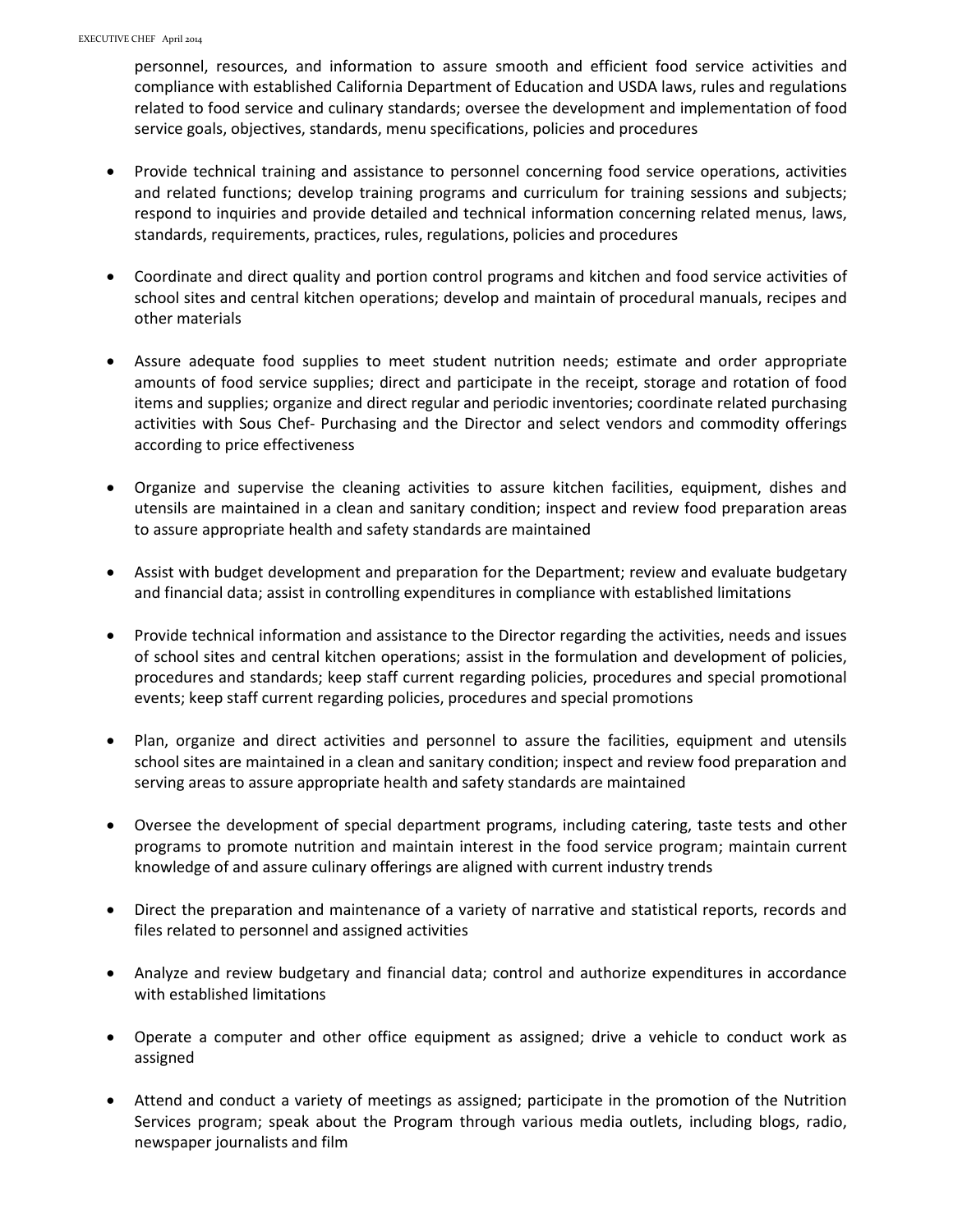#### OTHER DUTIES:

Perform related duties as assigned

# **KNOWLEDGE AND ABILITIES:**

### KNOWLEDGE OF:

Management of District food service operations and activities including the preparation, serving, distribution and selling of food items Methods, practices and procedures of quantity food preparation, serving and storage functions Methods of creating, adjusting and extending recipes and proper substitutions within established nutritional and fiscal guidelines Sanitation and safety practices related to preparing, handling and serving food General principles, theories and practices of child nutrition, food values, food combinations, economical substitutions and menu planning Inventory practices and procedures including storage and rotation of perishable food Food service and commodity purchasing and procurement principles, practices and procedures Quality and portion control techniques Applicable local, State and federal laws, codes, regulations, policies and procedures Principles and practices of supervision and training Oral and written communication skills Interpersonal skills using tact, patience and courtesy Operation of a computer and assigned software Mathematic calculations

# ABILITY TO:

Plan, organize and direct District food service operations and activities including the preparation, serving, distribution and selling of food items

Break down raw ingredients of a recipe to show how ingredients in final product meet nutrient standards for "meal pattern" as defined by the California Department of Education

Develop recipes within established nutritional and budgetary guidelines

Coordinate, oversee and participate in related inventory, cashier and sanitation functions

Train and evaluate the performance of assigned personnel

Assure adequate food supplies to meet student nutrition needs

Develop and implement menus and related standards for quantity and quality of foods

Coordinate inventory functions and estimate and order appropriate amounts of food service items and supplies to meet District needs

Adapt to changes in market or product availability

Organize, direct and assure accuracy of food service cashiering and accounting functions

Coordinate activities and personnel to assure food service facilities, equipment and utensils are maintained in a clean and sanitary condition

Communicate effectively both orally and in writing

Interpret, apply and explain laws, codes rules, regulations, policies and procedures

Establish and maintain cooperative and effective working relationships with others

Operate a computer and assigned office equipment

Analyze situations accurately and adopt an effective course of action

Meet schedules and time lines

Work independently with little direction